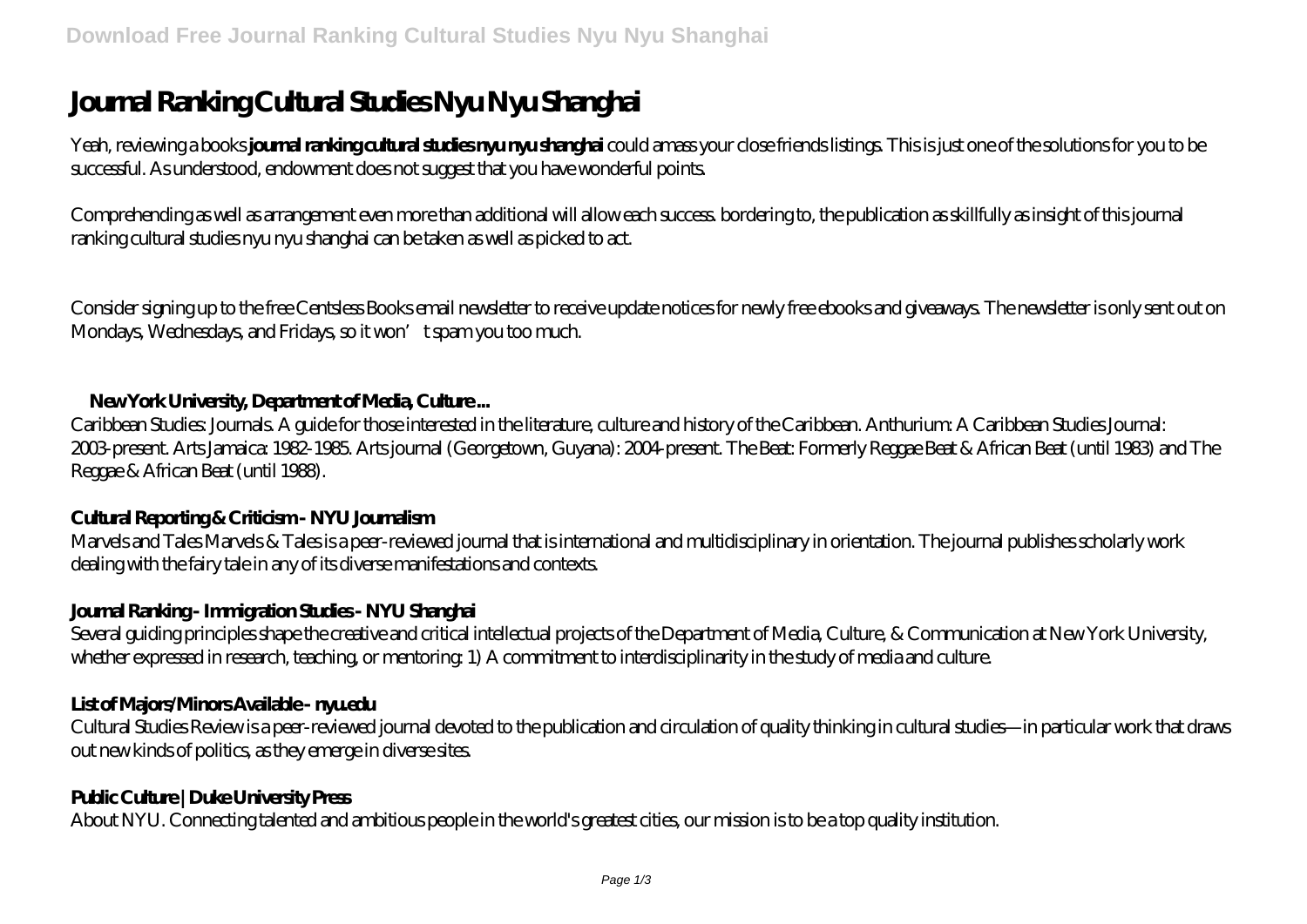#### **Marita Sturken | NYU Steinhardt**

Through reading, writing, and discussion, students will grapple with cultural issues and debates that go back half a century—debates about the nature of art and criticism, technology and mass media, high culture versus mass culture, art and politics, and social groups and cultural difference. See full course description here

# **Journal Ranking - Cultural Studies - NYU Shanghai**

International Scientific Journal & Country Ranking. Only Open Access Journals Only SciELO Journals Only WoS Journals

#### **Caribbean Studies: Journals - New York University**

About NYU. Connecting talented and ambitious people in the world's greatest cities, our mission is to be a top quality institution.

# **Cultural Studies: Vol 34, No 1**

Journal Ranking - Immigration Studies SJR Rank Indicators: Impact Factor: It is the average number of times articles from the journal published in the past two years have been cited in the Journal Citation Report year. 5-Year IF (5-Year Impact Factor): It is the average number of times articles from the journal published in the past five years have been cited in the Journal Citation

# **Cultural Studies - SCImago Journal Rank**

Accept. We use cookies to improve your website experience. To learn about our use of cookies and how you can manage your cookie settings, please see our Cookie Policy. By closing this message, you are consenting to our use of cookies.

# **NYU**

In intellectual histories of cultural studies, the year 1956 usually figures as a 'big bang' moment. Centered on the geopolitical flashpoints of the Hungarian Revolution and the Suez Crisis, it was the year that catalyzed the British new left, and thus, the story goes, provided a new front of political critique that would serve as the jumping ...

# **PhD, Media, Culture, and Communication | NYU Steinhardt**

She is the former editor of American Quarterly, the journal of the American Studies Association. She teaches courses on cultural studies, visual culture, popular culture, advertising, and global culture. Her most recent book is Tourists of History: Memory, Consumerism, and Kitsch in American Culture, Duke University Press, 2007.

# **Journal Rankings on Cultural Studies**

In 1995, cultural critic and longtime Village Voice writer Ellen Willis responded to the rapid growth of this field by launching a concentration in Cultural Reporting and Criticism within the Institute's M.A. program. CRC is unique: the only graduate journalism program in the country specifically designed to prepare the next generation of ...